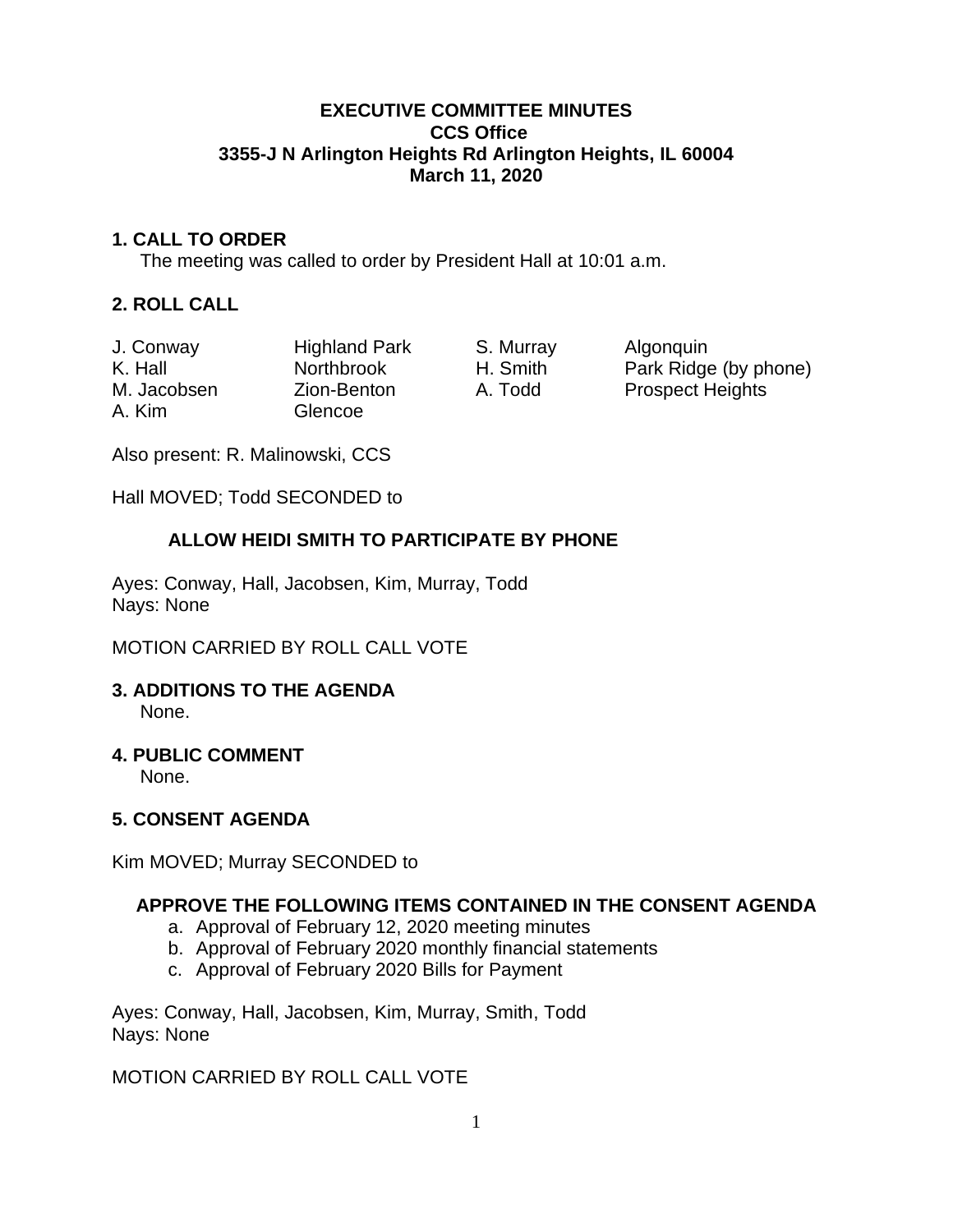## **6. BUSINESS**

- a. New and Prospective Members Malinowski met with Palatine staff to discuss a CCS orientation. Grayslake experienced a breach of their computer network and anticipate that it may take as long as two months to be fully online again. This incident is not affecting the migration timeline at this point.
- b. Polaris News Product webinars will be available in two to three weeks.
- c. Governance Schedule FY20-21 The new schedule proposes a reduction in Governing Board meetings from 6 to 4. It has also been proposed that the meetings be scheduled on the 2<sup>nd</sup> Wednesday of the month.

### 9. COMMITTEES AND GROUPS

- a. Advisory & Technical Groups
	- i. ILL Group The group will reduce their meeting in FY20-21 to 2 times per year, plus a possible annual networking event.
- b. RAILS News & Groups All members are reminded to complete the ISL annual certification.
- c. Governance Committees
	- i. Nominating Committee Todd reported that the committee had reached out to all Governing Board members seeking candidates interested in serving on the Executive Committee. More members expressed interest in serving than positions available. The following slate will be proposed at the March Governing Board meeting:

President – Sara Murray Vice President/President Elect -P Pam Leffler Treasurer – Mick Jacobsen Secretary – Jane Conway Member At Large – Anthony Austin

#### 10. REPORTS

- a. President
	- i. Governing Board Agenda Building The draft March Governing Board agenda was discussed. Approval of the FY20-21 slate of officers and FY20-21 Budget will be included under the Consent Agenda. The FY20-21 Calendar will be included under the President's Report. COVID-19 Planning will be added to Business.

Hall thanked the Nominating Committee for their work in developing the slate of officers.